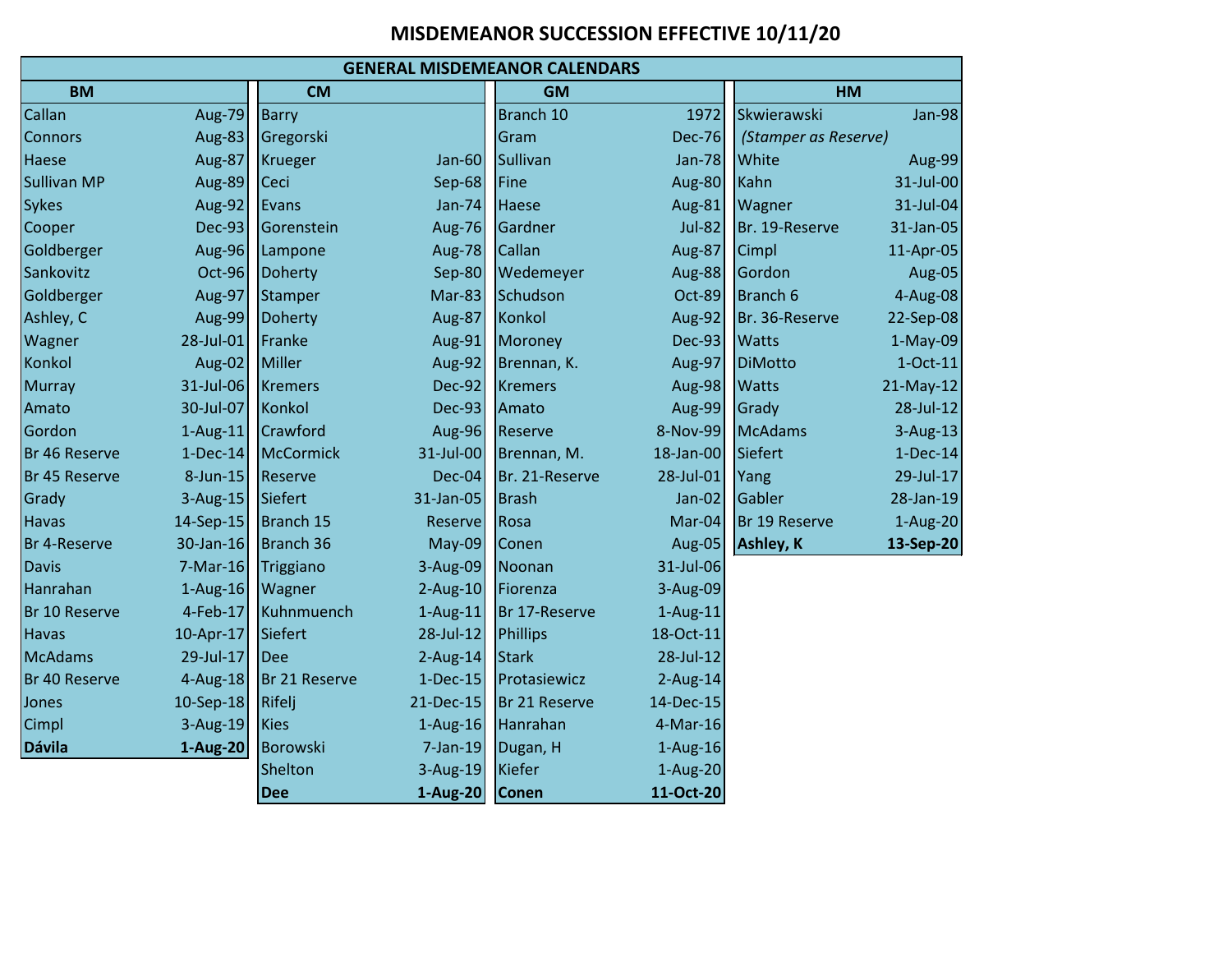## **MISDEMEANOR SUCCESSION EFFECTIVE 10/11/20**

| <b>DOMESTIC VIOLENCE CALENDARS</b> |               |                 |              |                  |               |  |  |
|------------------------------------|---------------|-----------------|--------------|------------------|---------------|--|--|
| <b>DM</b>                          |               | <b>EM</b>       |              |                  | <b>FM</b>     |  |  |
| Lamelas                            | Aug-94        | Foley           | Sep-95       | <b>Sullivan</b>  | <b>Nov-95</b> |  |  |
| Kahn                               | <b>Nov-95</b> | Doherty         | Aug-96       | Brennan, K.      | Aug-96        |  |  |
| Goldberger                         | $Oct-96$      | Fiorenza        | Aug-97       | White            | Aug-97        |  |  |
| Sankovitz                          | Aug-97        | DiMotto, Jean   | Aug-98       | Kuhnmuench       | Aug-99        |  |  |
| Amato                              | Aug-98        | Conen           | Aug-99       | Brennan, M.      | 28-Jul-01     |  |  |
| <b>Kremers</b>                     | Aug-99        | Ashley, C       | 28-Jul-01    | McMahon          | Aug-02        |  |  |
| Wagner                             | Aug-02        | <b>Murray</b>   | Aug-03       | <b>Brash</b>     | $Mar-04$      |  |  |
| <b>Butler</b>                      | 31-Jul-04     | Van Grunsven    | 31-Jul-06    | Rosa             | Aug-05        |  |  |
| Yamahiro                           | $10-$ Sep-04  | <b>Borowski</b> | 8-Dec-07     | <b>IFiorenza</b> | 30-Jul-07     |  |  |
| Conen                              | 31-Jul-06     | Triggiano       | $2$ -Aug-10  | Kuhnmuench       | 3-Aug-09      |  |  |
| Wagner                             | $4 - Aug-08$  | Grady           | $3$ -Aug-13  | Flanagan         | $1$ -Aug-11   |  |  |
| <b>Brostrom</b>                    | $2-Aug-10$    | <b>Kremers</b>  | $3$ -Aug-15  | Wagner           | $3$ -Aug-15   |  |  |
| <b>Dallet</b>                      | 28-Jul-12     | Kuhnmuench      | $4 - Aug-18$ | Havas            | 30-Jan-16     |  |  |
| Protasiewicz                       | 14-Dec-15     | <b>Kies</b>     | $7$ -Jan-19  | Davis            | $1-Aug-16$    |  |  |
| Hanrahan                           | $4$ -Feb-17   | Shelton         | 1-Aug-20     | Feiss            | $7$ -Jan-19   |  |  |
| <b>Rosa</b>                        | 3-Aug-19      | <b>Kiefer</b>   | 11-Oct-20    | <b>Wagner</b>    | 1-Aug-20      |  |  |